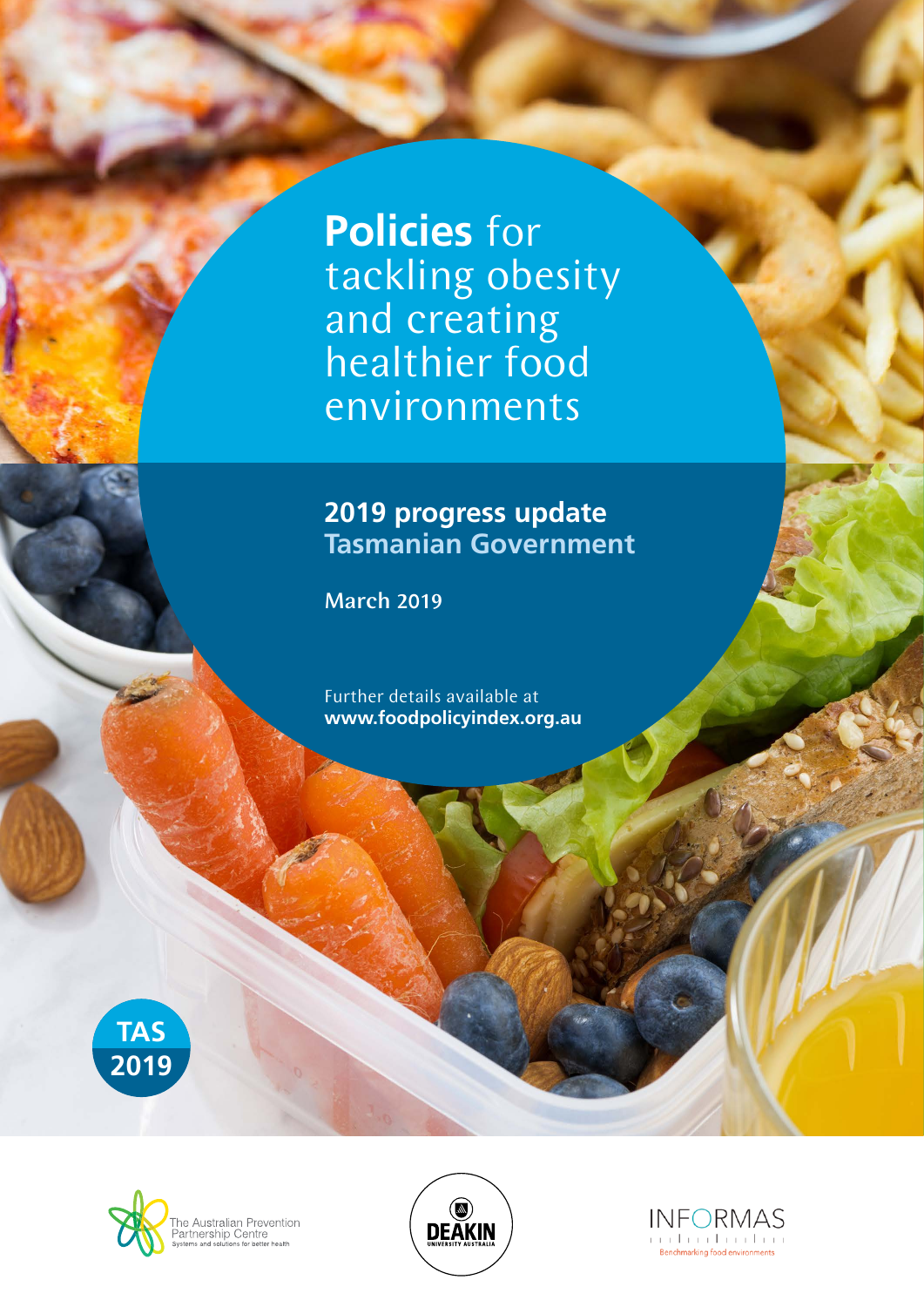# **Executive summary**

Unhealthy diets and obesity are leading contributors to poor health in Australia. Addressing obesity and improving population diets requires a comprehensive government response at Commonwealth and State/Territory levels.

In 2017, a Food Policy Index was developed for Australia to assess the food and dietrelated policies that were in place in each jurisdiction, and identify recommended actions for each government based on international best practice.

This report provides a follow up to the 2017 Food Policy Index report. It summarises and assesses the actions taken by the Tasmanian Government (July 2016 – December 2018) in relation to the recommended policies identified in the 2017 report.

### Key areas in which the Tasmanian Government has made progress



Funding a number of Healthy Tasmania innovations grants focussed on community access to local, healthy foods



Implementation of the Tasmanian School Canteen Accreditation program, leading to a rapid increase in the number of schools accredited and participating in the program



Engaging a wide range of partners through social media campaign messages developed by Eat Well Tasmania



#### Recommended action areas for the Tasmanian Government

The 2017 Food Policy Index report prioritised 18 recommendations for action. Recommended focus areas for the next 12-18 months are:

**Support for communities:** Scale-up and build on the Eat Well Tasmania *Veg It Up, Get Fruity, and What's in Season* campaigns to partner with local communities and other sectors including food growers and producers, food retailers, food service and tourism



**Vinst** 

**Food retail:** Provide a coordinated and ongoing commitment to support local communities to access healthy produce and promote healthy eating

**Food promotion:** Leverage action off the recommendations of the COAG Health Council to restrict the promotion of unhealthy food and beverages in settings controlled or managed by the Tasmanian Government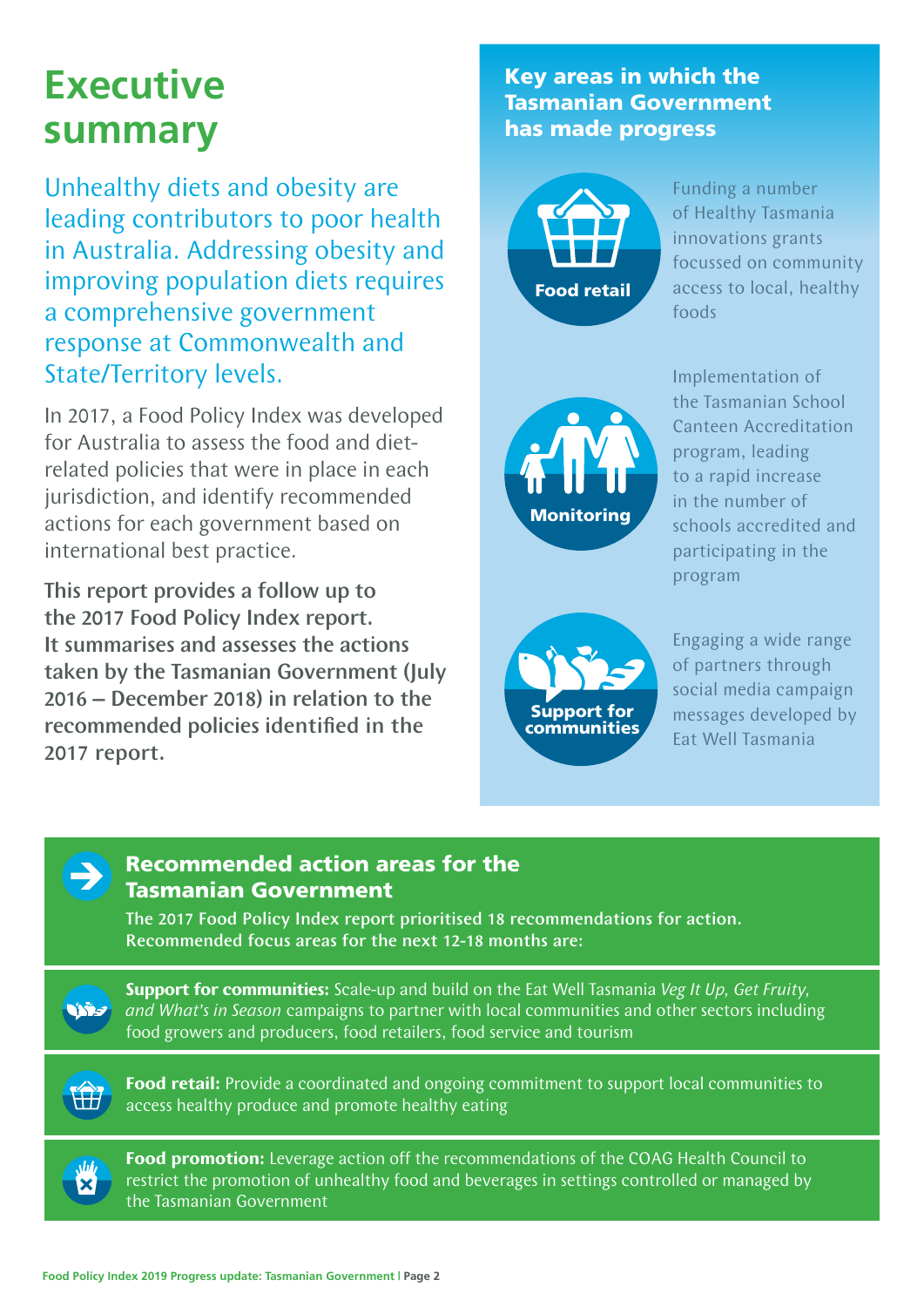# Healthy Food Environment Policy Index (Food-EPI)

### **In 2017, a Food Policy Index was developed for Australia to assess the extent to which governments in Australia were implementing globally recommended policies for tackling obesity and creating healthier food environments.1**

The project was conducted as part of INFORMAS, $<sup>2</sup>$  an international network of</sup> food policy and public health experts. The project implemented the Healthy Food Environment Policy Index (Food-EPI) tool, developed by INFORMAS to assess government policy across 14 domains related to food environments and applied in >10 countries. As part of the Food-EPI Australia 2017 project, recommended actions for each government (Federal, State and Territory) were developed and prioritised, based on international best practice and consultation with >100 non-government public health experts representing 53 organisations.

# Assessment of progress made

The Food-EPI Australia 2017 report identified and prioritised 18 recommended policy actions for the Tasmanian Government, as part of efforts to create healthier food environments and address obesity.

#### **The purpose of this 2019 Progress Update was to assess progress made by the Tasmanian Government in relation to the recommended policy actions.**

Government officials from each jurisdiction in Australia provided information on actions taken by their government in relation to the recommended actions from the Food-EPI Australia 2017 report. This included all activities from **July 2016** (the date up to which policies were assessed in the 2017 report) to **December 2018.**

The actions were summarised, and progress in relation to each recommendation was assessed by the project team as 'Substantive action', 'Some action' or 'Limited action', based on the criteria in Table 1. The full details of actions taken and progress made by other jurisdictions are available at: www.foodpolicyindex.org.au

#### Substantive action

• Implemented substantive action in relation to all or most components of the recommendation

#### Some action

- Implemented action in relation to some components of the recommendation; and/or
- Taken steps to initiate or formulate plans in relation to the recommendation, but relevant actions have not yet been implemented

#### Limited action

- Taken no substantive action in relation to the recommendation; and/or
- Made no or very limited progress in the area

Table 1: Criteria for assessment of progress made

Sacks G for the Food-EPI Australia project team. Policies for tackling obesity and creating healthier food environments: scorecard and priority recommendations for Australian governments. Melbourne: Deakin University, 2017. Available at: www.foodpolicyindex.org.au

www.informas.org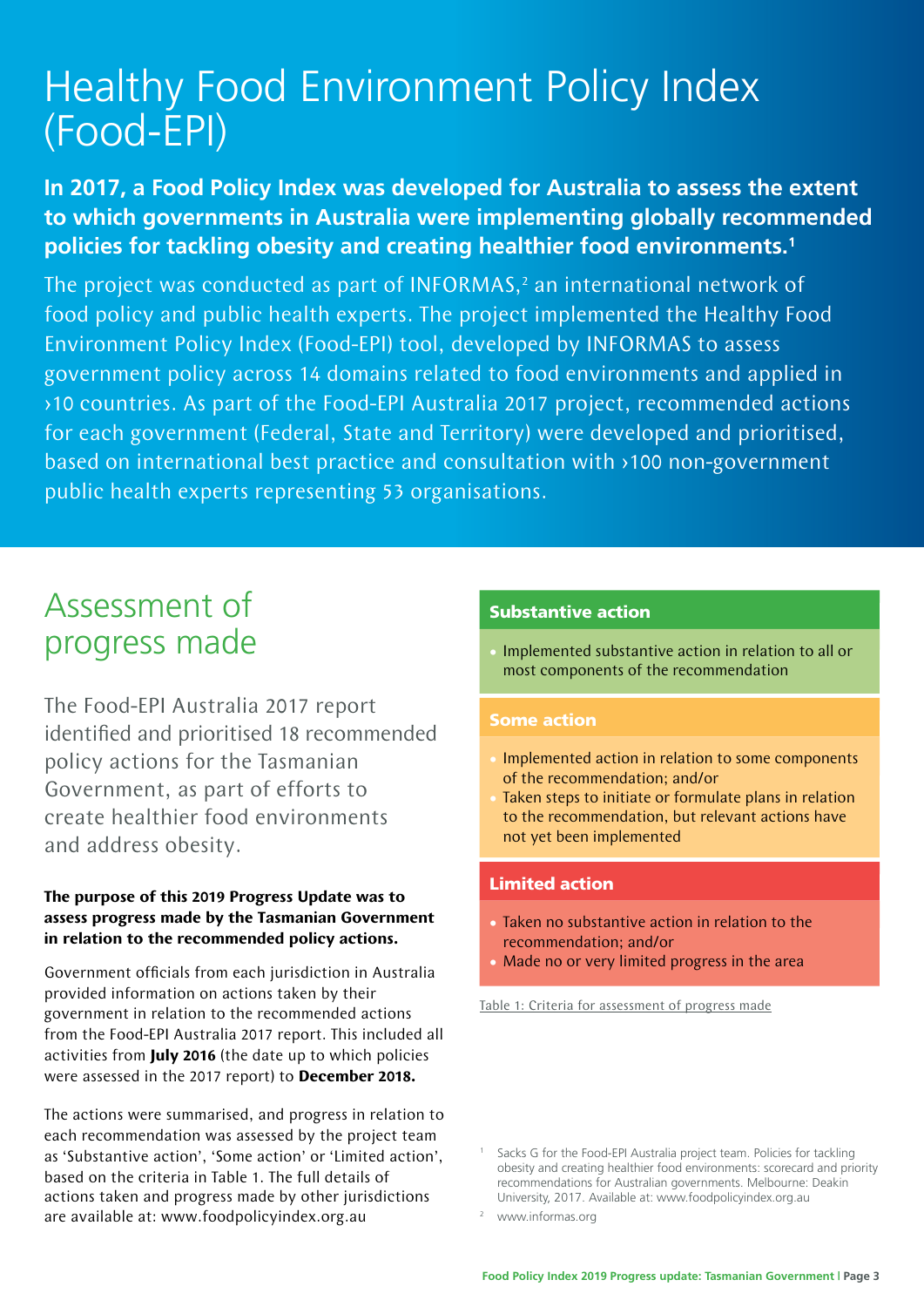## **Actions taken (July 2016 - December 2018) by the Tasmanian Government in relation to the recommended policies from the 2017 Food Policy Index report**

|             | <b>Domain</b>                     | <b>Recommended policy action</b>                                                                                                                                                                                                                               | Progress in relation to recommended action                                                                                                                                                                                                                                                                                                                                                                                                                                                                                                                                                                                        | <b>Assessment</b>         |
|-------------|-----------------------------------|----------------------------------------------------------------------------------------------------------------------------------------------------------------------------------------------------------------------------------------------------------------|-----------------------------------------------------------------------------------------------------------------------------------------------------------------------------------------------------------------------------------------------------------------------------------------------------------------------------------------------------------------------------------------------------------------------------------------------------------------------------------------------------------------------------------------------------------------------------------------------------------------------------------|---------------------------|
| <b>TAS1</b> | <b>Funding and</b><br>resources   | Establish and lead a collaborative, state-<br>wide coalition (such as the Tasmanian<br>Food and Nutrition Coalition), with a<br>long-term commitment of resources,<br>that aims to address population<br>nutrition and obesity                                 | The Premier's Health and Wellbeing Advisory Council has<br>been established to provide advice to government on cross-<br>sector and collaborative approaches to improving the health<br>and wellbeing of Tasmanians, particularly in the areas of<br>physical activity, smoking and healthy eating. The Tasmanian<br>Government, through the Department of Health, funds<br>several non-government organisations to run programs<br>focussed on increasing nutrition and physical activity.                                                                                                                                       | <b>Some action</b>        |
| TAS2        | <b>Leadership</b>                 | Provide resources for the<br>implementation, monitoring, and<br>evaluation of the 'Healthy Tasmania<br>Strategy'                                                                                                                                               | The Healthy Kids Toolkit website (deliverable of the<br>Healthy Tasmania Strategy) and associated resources were<br>successfully launched in 2017. In 2017-18, \$500,000 was<br>made available for Healthy Tasmania Community Innovation<br>Grants, of which \$25,000 went to healthy eating, physical<br>activity, tobacco cessation and community. \$6.6 million<br>will be available through the new Community Health Fund,<br>to be launched in 2019, and prevention is anticipated to be<br>included within the scope of this fund.                                                                                          | <b>Substantive action</b> |
| TAS3        | Food<br>provision                 | Establish a whole-of-government<br>policy on healthy food provision that<br>applies across all Tasmania Government<br>departments and settings under<br>government control                                                                                     | Tasmania has contributed to progressing five key actions<br>through the COAG Health Council to limit the impact of<br>unhealthy food and drinks on children across education,<br>sport and recreation and public healthcare facilities.<br>Once these actions are completed, this work will provide<br>leverage for further action at the state level.                                                                                                                                                                                                                                                                            | <b>Some action</b>        |
| TAS4        | Food<br>provision                 | Provide strong incentives for all schools<br>to implement the 'Move Well Eat<br>Well' initiative (a health and wellbeing<br>framework for schools) and associated<br>Canteen Accreditation Program,<br>strongly support and actively monitor<br>implementation | The Tasmania Government continues to support the 'Move<br>Well, Eat Well' initiative, and provides funding (up to 2021)<br>for the Tasmanian School Canteen Association to promote<br>healthy food / beverage provision in schools (supporting 63% of<br>schools). The Healthy Tasmania Five Year Strategic Plan includes<br>a commitment to have all Government schools working<br>towards canteen accreditation by 2020, with \$100,000 going<br>towards the Tasmanian School Canteen Association to achieve<br>this goal, including some monitoring activities.                                                                | <b>Substantive action</b> |
| TAS5        | <b>Support for</b><br>communities | Commit to ongoing, long-term support<br>for healthy eating social marketing<br>campaigns, potentially collaborating<br>with the food production, food service,<br>tourism and health sectors, as part of<br>efforts to improve population nutrition            | The Tasmanian Department of Health funded the Heart<br>Foundation to run the Live Lighter campaign in Tasmania until<br>30 June 2018. Evaluation results will be considered as part of the<br>broader planning framework for social marketing, conducted<br>as part of Healthy Tasmania. Eat Well Tasmania Inc. (funded<br>by the Government) has developed a series of connected<br>healthy eating social media campaigns. The Healthy Tasmania<br>Community Challenge was conducted in early 2018 over 12<br>weeks. This was an online healthy challenge with associated<br>incentives. Evaluation showed strong participation. | <b>Some action</b>        |
| <b>TAS6</b> | Food<br>promotion                 | Implement policies to restrict the<br>promotion of unhealthy food and<br>beverages in settings controlled or<br>managed by the Tasmania Government                                                                                                             | Tasmania has contributed to progressing five key actions<br>through the COAG Health Council to limit the impact of<br>unhealthy food and drinks on children across education,<br>sport and recreation and public healthcare facilities. Once<br>finalised this work will provide useful tools and a foundation<br>to leverage action across government controlled settings.                                                                                                                                                                                                                                                       | Some action               |
| TAS7        | <b>Food retail</b>                | Work with supermarkets and retailers<br>to improve availability of healthy foods<br>and decrease availability / promotion<br>of unhealthy foods in retail settings,<br>using Eat Well Tasmania as a framework<br>for engagement                                | Eat Well Tasmania Inc. (funded by the Tasmanian Government)<br>has been pursuing opportunities to engage with the retail<br>sector, in particular with IGA - this preliminary work is<br>ongoing. Hill Street Grocers (a state-wide fresh produce outlet<br>linked to IGA) was actively involved in Eat Well Tasmania's<br>summer social media campaign of 2017/18 promoting the Get<br>Fruity and Veg It Up messages.                                                                                                                                                                                                            | <b>Some action</b>        |
| <b>TAS8</b> | Food<br>promotion                 | Require all organisations that<br>receive funding from the Tasmania<br>Government to restrict all promotion<br>(including sponsorship) related to<br>unhealthy food and beverages as a<br>condition of receiving funding                                       | The COAG Health Council is considering a series of actions<br>to limit the impact of unhealthy food and drinks on children<br>across education, sport and recreation and public healthcare<br>facilities. The Tasmanian Government has also provided<br>funding for the Alcohol and Drug Foundation's Good Sports<br>program to expand their existing Good Sports programs and<br>implement a "Good Sports Healthy Eating" program.                                                                                                                                                                                               | Some action               |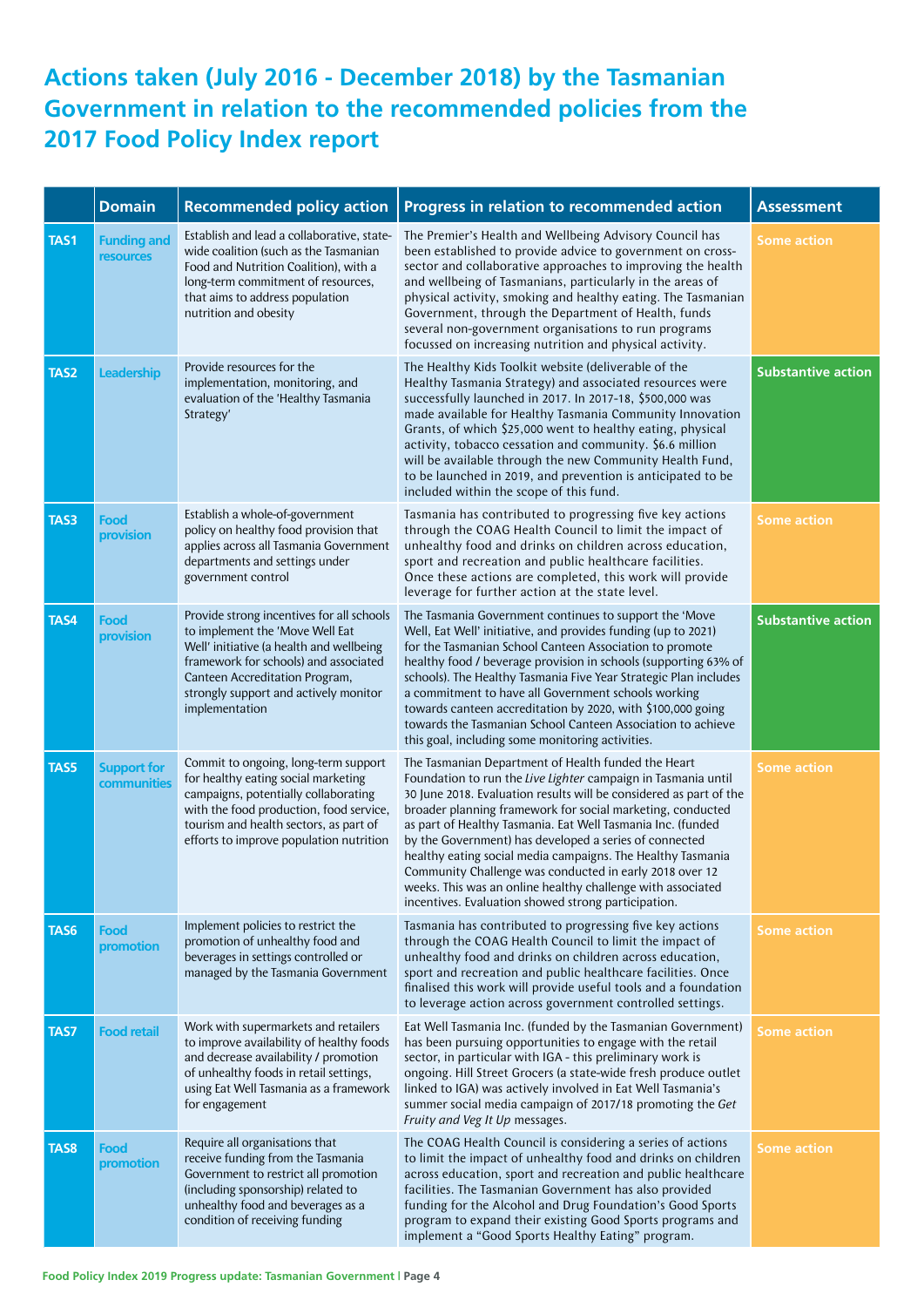| <b>TAS9</b>  | <b>Monitoring</b><br>and<br>intelligence | Implement ongoing monitoring of food<br>environments, including the marketing<br>of unhealthy foods to children, and the<br>nutritional quality of food in schools<br>and public sector settings                                      | The Tasmanian School Canteen Accreditation Program<br>monitors the menus of schools food service that have<br>achieved canteen accreditation. This provides a<br>breakdown of the number of schools accredited and the<br>nutritional quality of the food provided by the percentage<br>of green, amber and red foods on the menu.                                                                                                                                                                                                                                                                                                                                                                                                                                                         | <b>Some action</b>        |
|--------------|------------------------------------------|---------------------------------------------------------------------------------------------------------------------------------------------------------------------------------------------------------------------------------------|--------------------------------------------------------------------------------------------------------------------------------------------------------------------------------------------------------------------------------------------------------------------------------------------------------------------------------------------------------------------------------------------------------------------------------------------------------------------------------------------------------------------------------------------------------------------------------------------------------------------------------------------------------------------------------------------------------------------------------------------------------------------------------------------|---------------------------|
| <b>TAS10</b> | <b>Monitoring</b><br>and<br>intelligence | Provide funding for oversampling for<br>Tasmania in the triennial National<br>Health Survey for the purposes of<br>monitoring BMI and key nutrition<br>indicators of children and adults                                              | The sample size for Tasmania in the current NHS 2017/18<br>is deemed to be adequate as the Australian Bureau of<br>Statistics has allocated more sample to Tasmania than<br>expected under the "normal' allocation method. The<br>Tasmanian Population Health Surveys monitors BMI and<br>several nutrition indicators for adults.                                                                                                                                                                                                                                                                                                                                                                                                                                                         | <b>Substantive action</b> |
| <b>TAS11</b> | <b>Monitoring</b><br>and<br>intelligence | Monitor prices of healthy and<br>unhealthy foods across Tasmania every<br>3 years, through the Healthy Food<br><b>Access Survey</b>                                                                                                   | The Tasmanian Government is maintaining a watching brief<br>on a number of attempts in the academic sector to develop<br>a national model for monitoring price and availability of<br>healthy/unhealthy foods.                                                                                                                                                                                                                                                                                                                                                                                                                                                                                                                                                                             | <b>Some action</b>        |
| <b>TAS12</b> | <b>Food retail</b>                       | Provide co-ordinated support for<br>local communities to access healthy<br>produce and promote healthy eating,<br>continuing the work of the Healthy<br>Food Access Project                                                           | Eat Well Tasmania Inc. is funded to influence healthy<br>eating in Tasmania and connect the local food industry<br>with the community. Part of a funded program (2018-21)<br>will involve promoting access to local produce through<br>community, grower and local retailer networks. Multiple<br>Healthy Tasmania Innovations grants (in 2017) focussed on<br>community access to local, healthy foods.                                                                                                                                                                                                                                                                                                                                                                                   | <b>Substantive action</b> |
| <b>TAS13</b> | <b>Support for</b><br>communities        | Improve support for school teachers to<br>implement nutrition education as part<br>of the national curriculum                                                                                                                         | The COAG Health Council is currently developing Good<br>Practices for Supporting Healthy Eating and Drinking<br>at Schools. A key component will support teaching and<br>learning on nutrition and will provide leverage to support<br>teachers to implement nutrition education as part of the<br>national curriculum. Tasmania is taking an active lead<br>in this work. The Move Well Eat Well program provides<br>relevant curriculum units for teachers and Master of<br>Education students, including how to implement nutrition<br>education as part of the national curriculum.                                                                                                                                                                                                    | <b>Some action</b>        |
| <b>TAS14</b> | Food<br>provision                        | Require that locally sourced foods<br>constitute a given proportion (e.g.,<br>25%) of the food provided in school<br>canteens, as part of the 'Move Well Eat<br>Well' initiative and / or the Canteen<br><b>Accreditation Program</b> | Whilst there is no requirement that local foods constitute a<br>given proportion of the foods provided in school canteens,<br>Eat Well Tasmania works closely with the Move Well<br>Eat Well and Tasmanian School Canteen Accreditation<br>programs to encourage use of local, seasonal produce and<br>linking the programs to local growers and retailers.                                                                                                                                                                                                                                                                                                                                                                                                                                | <b>Some action</b>        |
| <b>TAS15</b> | <b>Governance</b>                        | Implement formal health impact<br>assessments as part of policy<br>development processes, including<br>explicit details about potential<br>impacts of policies on population<br>nutrition and health                                  | No specific progress on this recommended policy action has<br>occurred although the Department of Premier and Cabinet<br>is considering exploring work on Health in All Policies<br>during the 2018-19 financial year.                                                                                                                                                                                                                                                                                                                                                                                                                                                                                                                                                                     | <b>Limited action</b>     |
| <b>TAS16</b> | <b>Food retail</b>                       | Develop guidelines and offer<br>co-ordinated support to local<br>governments on ways to decrease<br>access to unhealthy take-away<br>foods through planning provisions                                                                | Public Health Services, in the Department of Health, is<br>looking to explore the concept of liveable cities during<br>2018-19 including issues associated with the food<br>environment.                                                                                                                                                                                                                                                                                                                                                                                                                                                                                                                                                                                                   | <b>Limited action</b>     |
| <b>TAS17</b> | <b>Food retail</b>                       | Develop and implement programs<br>to incentivise sports and recreation<br>venues and clubs to sell healthier<br>foods and beverages whilst limiting<br>unhealthy foods and beverages                                                  | The COAG Health Council is currently considering a series<br>of actions to limit the impact of unhealthy food and<br>drinks on children across education, sport and recreation<br>and public healthcare facilities. This, along with recent<br>funding, of the Good Sports program in Tasmania will<br>provide opportunities to progress action in this area. The<br>Alcohol and Drug Foundation has received 2 years funding<br>(June 2018-2020) to implement the Good Sports Enhanced<br>Community Clubs Program in community sporting clubs<br>across Tasmania. This includes piloting the Good Sports<br>Healthy Eating program which promotes healthy foods in<br>clubs via healthy foods for fundraising, provision of water<br>and a commitment to sell of healthy food and drinks. | <b>Some action</b>        |
| <b>TAS18</b> | <b>Food retail</b>                       | Develop and implement programs<br>to incentivise restaurants, pubs and<br>clubs to improve the healthiness<br>of their menu options, building<br>on the 'Healthy Options Tasmania'<br>approach                                        | No specific progress has occurred since 2016.                                                                                                                                                                                                                                                                                                                                                                                                                                                                                                                                                                                                                                                                                                                                              | <b>Limited action</b>     |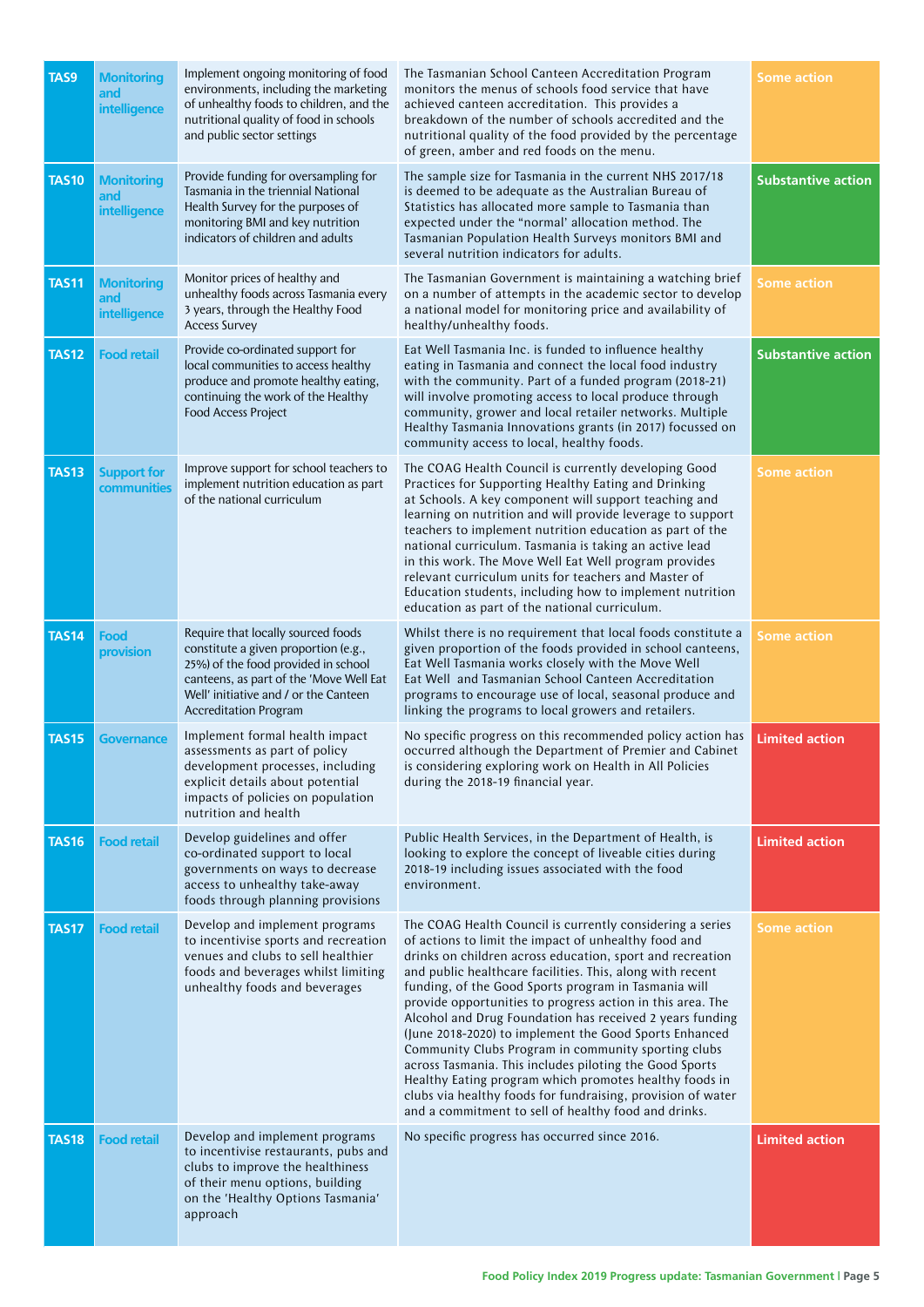# Acknowledgements

This project was conducted by researchers within the Global Obesity Centre, a World Health Organization (WHO) Collaborating Centre for Obesity Prevention within the Institute for Health Transformation at Deakin University, in conjunction with the Obesity Policy Coalition.

Funding for this project has been provided from the Australian Government's Medical Research Future Fund (MRFF). The MRFF provides funding to support health and medical research and innovation, with the objective of improving the health and wellbeing of Australians. MRFF funding has been provided to The Australian Prevention Partnership Centre under the Boosting Preventative Health Research Program. Further information on the MRFF is available at www.health.gov.au/mrff. Gary Sacks is the recipient of an Australian Research Council Discovery Early Career Researcher Award (DE160100307) and a Heart Foundation Future Leader Fellowship from the National Heart Foundation of Australia.

The project forms part of INFORMAS (International Network for Food and Obesity/NCD's Research, Monitoring, Action and Support), a global network of public interest organisations and researchers that seek to monitor and benchmark public and private sector actions to create healthier food environments and reduce obesity and NCD's globally.

We would like to thank all of the Tasmanian Government officials that contributed their time and expertise to this report.

The contents of this published material are solely the responsibility of the authors and do not reflect the views of the funding partners.

Cite this report as: Sacks G, Robinson E for the Food-EPI Australia project team. Policies for tackling obesity and creating healthier food environments: 2019 Progress update, Tasmanian Government. Melbourne: Deakin University, 2019.

For more details on the Healthy Food Environment Policy Index (Food-EPI) project go to: www.foodpolicyindex.org.au